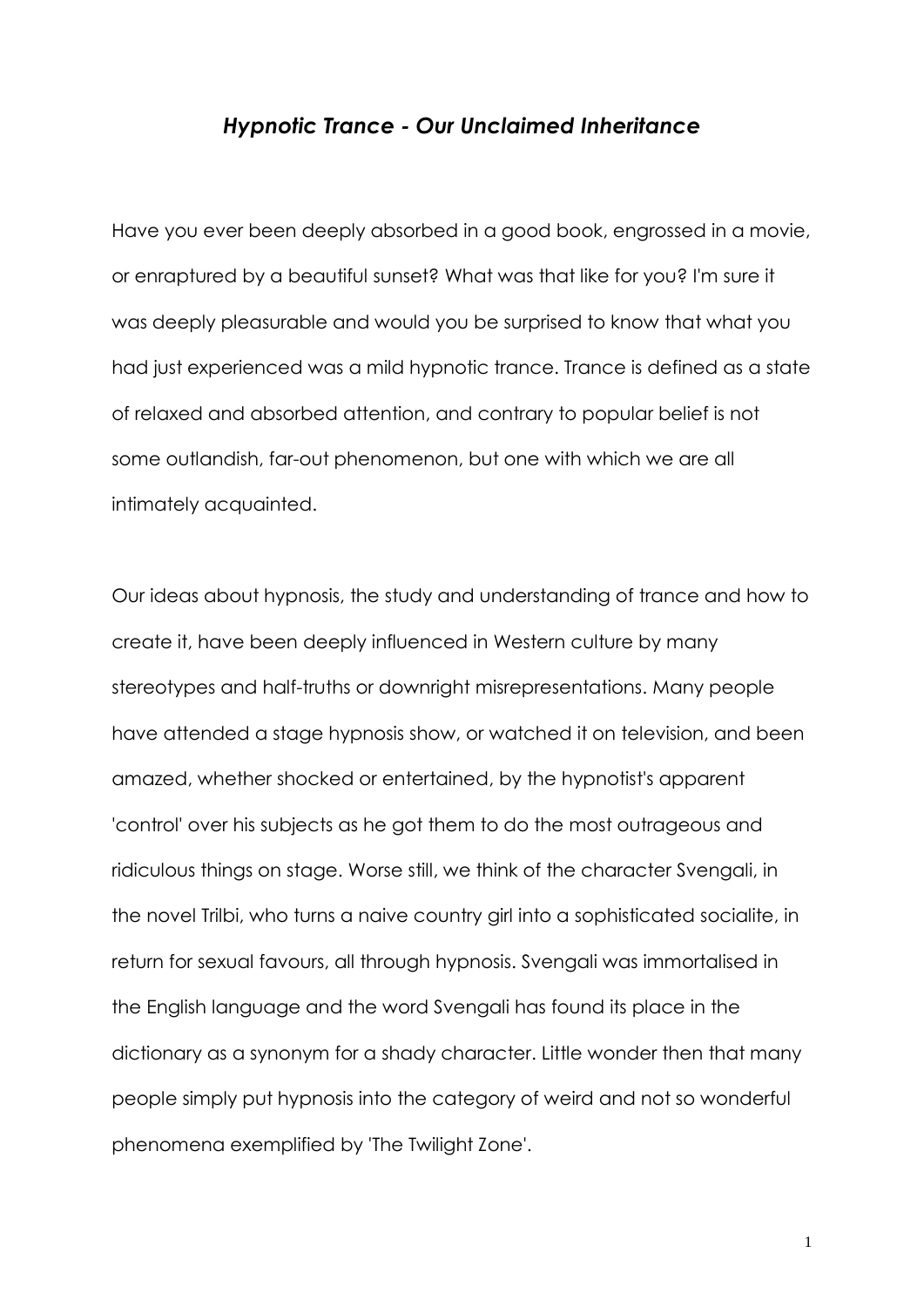As with all half-truths, the grain of truth is that the real history of hypnosis has also been characterised by controversy. From its use in ancient India as a transformational technology, and in Ancient Greece at the famed Oracle of Delphi, hypnosis re-appeared in Western culture in the flamboyant character Mesmer, whose costumes, theatrics and miracle cures earned him the wrath of the medical establishment of that time. Eventually, and somewhat disingenuously, he was finally discredited as a charlatan. It was only early in the previous century that hypnosis was grudgingly accepted by the medical community as a legitimate and effective treatment modality, through the pioneering efforts of a growing community of medical doctors such as Milton H. Erickson M.D., who risked censure and discipline by their peers in courageously pursuing the truth in a search for even more effective ways of helping people.

We have many synonyms for the trance experience, all of which serve to disguise the fact that what is happening subjectively is the identical experience. We speak of reverie, day dreaming, active or guided imagination, meditation, the Relaxation Response and contemplation, to name a few, all of which imply states in which the mind is somewhat awake while the body is somewhat asleep. And that state we all experience at least twice a day, the moments after when we first awaken in the morning and those just before we fall asleep at night. Numerous times during the day, the same phenomenon occurs - relaxing in a warm bath, bored in a classroom or lecture, staring vacantly into space while a tedious meeting drags on,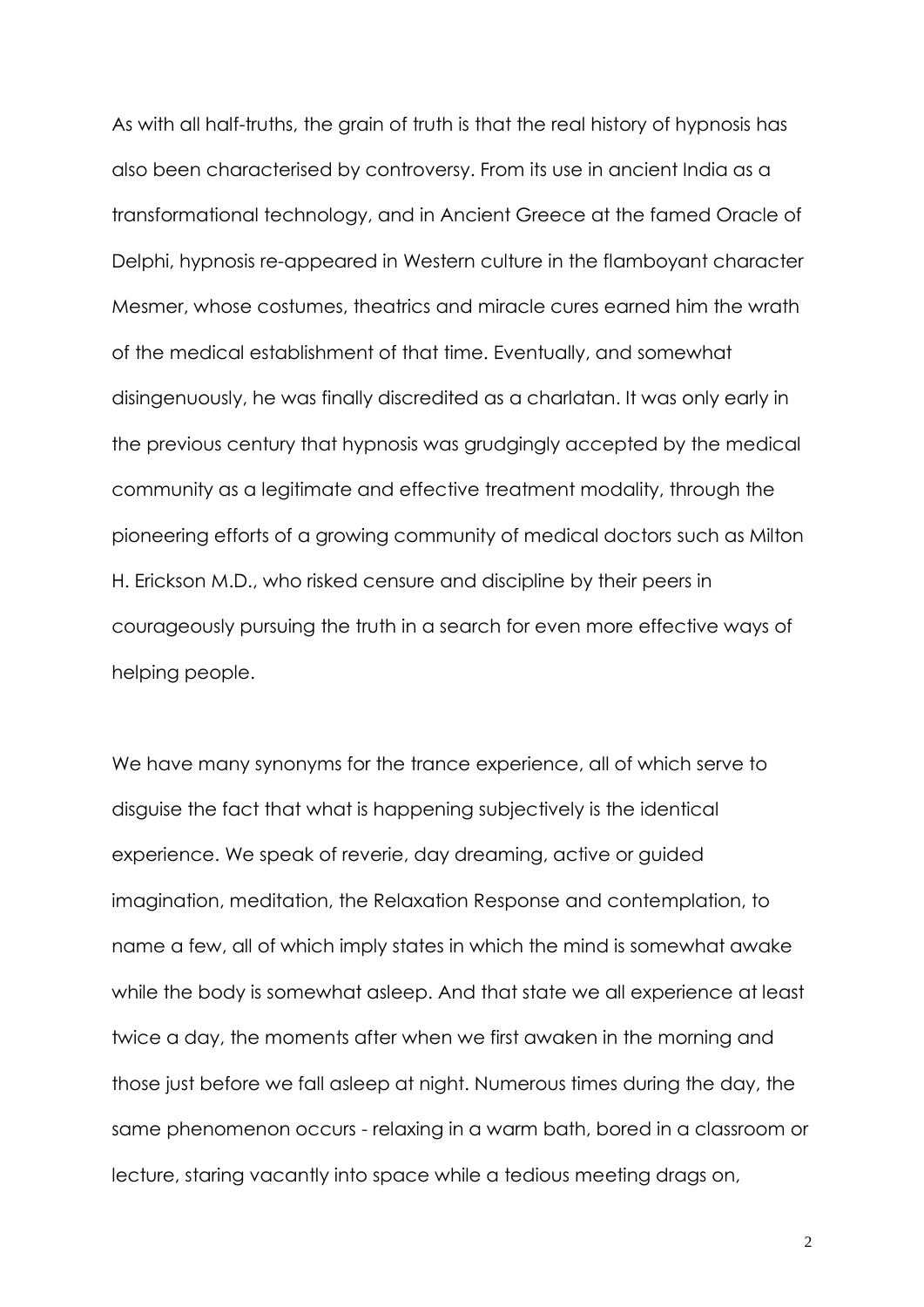captured by the sparks and dance of colours as we gaze into a fire place, assisted perhaps by a sumptuous glass of wine or two. Then there is the natural trance of a never-ending road on a long drive, where somehow, a natural intelligence greater than our own, somehow manages to drive the car safely, for the most part, while our mind wanders. Finally, there is the physiological response known as 'The Ultradian Rhythm' a forty-minute cycle of alertness and relaxation identified by Dr Ernst Rossi M.D in his book 'The Psychobiology of Mind Body Healing'. Schools and colleges recognise this by limiting a lecture period to fifty minutes, so that students will not get too sleepy and can start the next lesson somewhat refreshed by the natural break.

So while we may be comfortable with all these naturally occurring trance experiences, the mind balks at the idea of being put 'under' - a misnomer for what is technically referred to as the 'induction' of hypnosis, which is deliberately going into trance through the assistance of another person or doing a particular technique on oneself. This is a great pity, for, as we shall see, there is far more to the benefit of trance than its pleasant relaxing character, which in itself has been shown to have valuable healing potentials.

There are a number of myths about the hypnotic trance state, which we would do well to address. The biggest of these is the idea of being under the 'control' of another. No one who chooses not to go into trance can be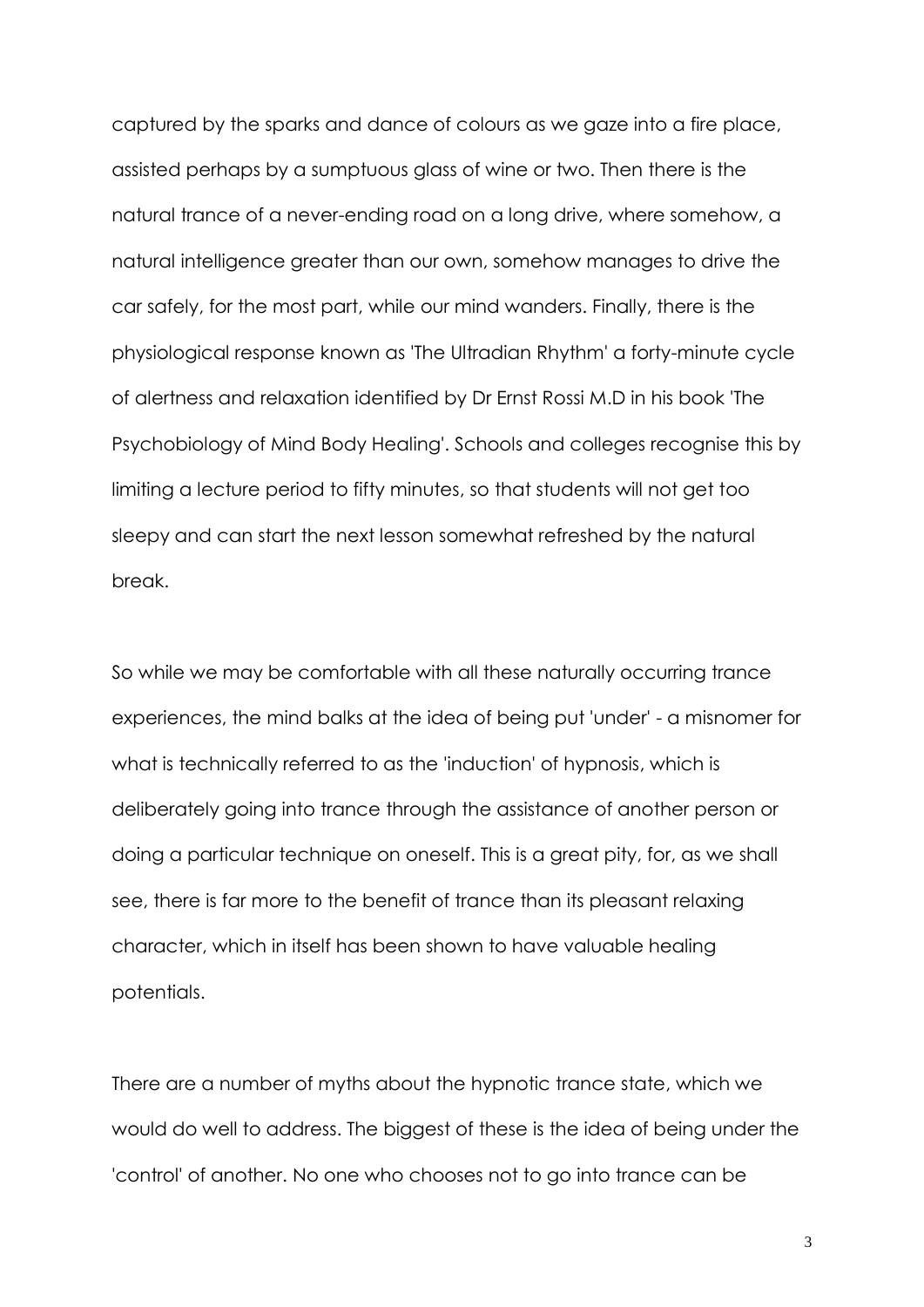hypnotised against his or her will. In an interesting slight of mind however, if a person can be convinced that they do not have control, inevitably, they will participate, not recognising that they have in fact co-operated in their own induction. All hypnosis is in fact self-hypnosis, a fact I have my students prove for themselves by having them make up their minds simply to refuse to go along with the attempts of the hypnotising student.

A related issue is that of the fear, also unfounded, that the hypnotist could get the subject to do something unethical. In study after study, people who have been hypnotised and then told to do something that they perceived as being unethical have inevitably 'popped out' of trance. Impressive as the skills of a good stage hypnotist may be, no one has ever done anything in a trance, which at some level they haven't agreed to.

Many people are surprised at their first experience of hypnosis that it seems so natural and familiar. "I couldn't believe how relaxed and comfortable I felt through the whole process" Jenny Andrews told me after her first hypnosis session, "and I could hear and remember everything that you said." This highlights another myth, that in hypnosis one's normal functions of memory, self-awareness and even seeing and hearing normally are somehow disconnected. A trance state may vary in its extent of relaxation, from light to medium to deep. It is true that in a very deep trance certain 'hypnotic phenomena' such as amnesia and distortions of time, space and body may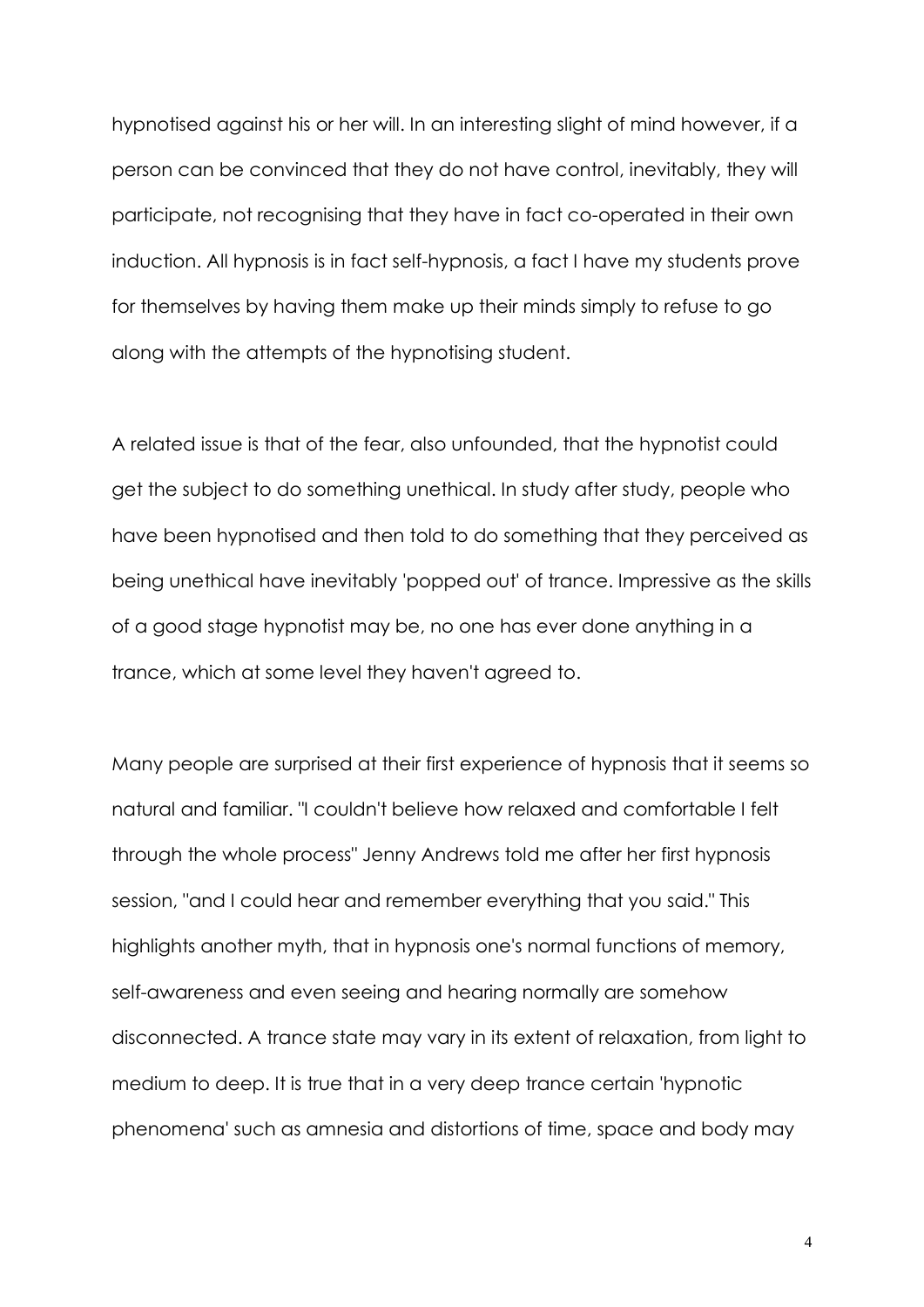occur; these two are not unheard of in everyday experience either, and are certainly not essential conditions of being in a trance.

"What if I can't come out?" is another question I am sometimes asked in my trainings. This too is impossible. The most that could happen is that the person would fall into a restful sleep, awakening in due course when their bodies had had enough.

The final myth is that there are certain people who can't be hypnotised. Not only is this not true, but it is impossible, as we have seen in our discussion of trance as a naturally occurring state which we all experience many times during the day. Like any skill however, people do vary in their ability and can improve with practice. If we believe that we can't be hypnotised then we have simply hypnotised ourselves into believing that; and that is exactly what we will experience.

So why learn to explore this state if it is happening naturally anyway? The answer is because of the often-amazing benefits of being able to do so consciously for purposes of inner healing, personal growth and change. For in this state of relaxed alertness, our normal and habitual patterns of limiting beliefs and thinking can be suspended while we offer ourselves positive and beneficial suggestions. If you have ever tried to make a personal change through willpower alone, you will know how difficult it can be. Just think of the sad and limited staying power of most new years resolutions. It is far more